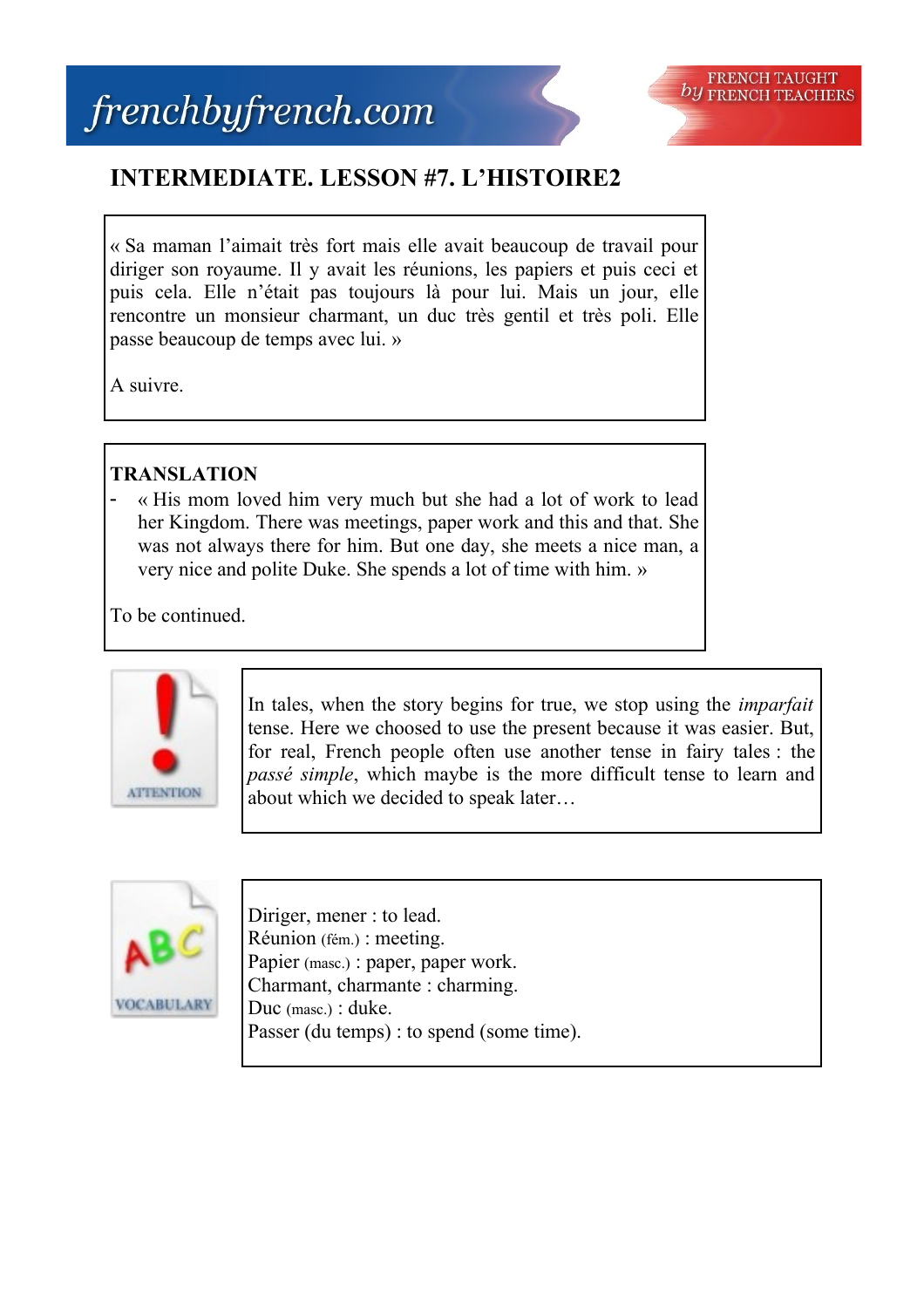

**Be careful with some verbs such as** *manger* **or** *diriger* **(all the verbs that end with –***ger***).**

To conjugate these verb at the *imparfait* tense, we do exactly the same as for the other verbs : we first conjugate them at the present tense with *nous* then we remove *–ons* and obtain the stem we'll use for the *imparfait.* We already saw that and it is always true.

But let's have a look at the *–ger* verbs :

*manger* **→** *nous mangeons* → *mangediriger nous dirigeons dirige-*

You can notice there is an –*e* at the end of the stem.

**This –***e* **is very important and we need to keep it with** *je, tu, il et ils***.** 

In French, when we have « ga », it pronounces « ga » AUDIO ; an  $-e$ transforms the pronounciation : « gea » is pronounced « ja » AUDIO. **But we drop this –e with** *nous* **and** *vous.*

**TABLEAU** 

| Je mangeais    | Je dirigeais    |
|----------------|-----------------|
| Tu mangeais    | Tu dirigeais    |
| Il mangeait    | Il dirigeait    |
| Nous mangions  | Nous dirigions  |
| Vous mangiez   | Vous dirigiez   |
| Ils mangeaient | Ils dirigeaient |



Translate in English :

- 1. Le roi avait une importante réunion.
- 2. Elle l'aimait beaucoup.

3. A suivre…

Conjugate the following verbs at the *imparfait* tense with the indicated pronoun :

- 1. Aimer (il)
- 2. Changer (tu)
- 3. Nager (elles)
- 4. Voyager (nous)
- 5. Partir (vous)

Voyager : to travel